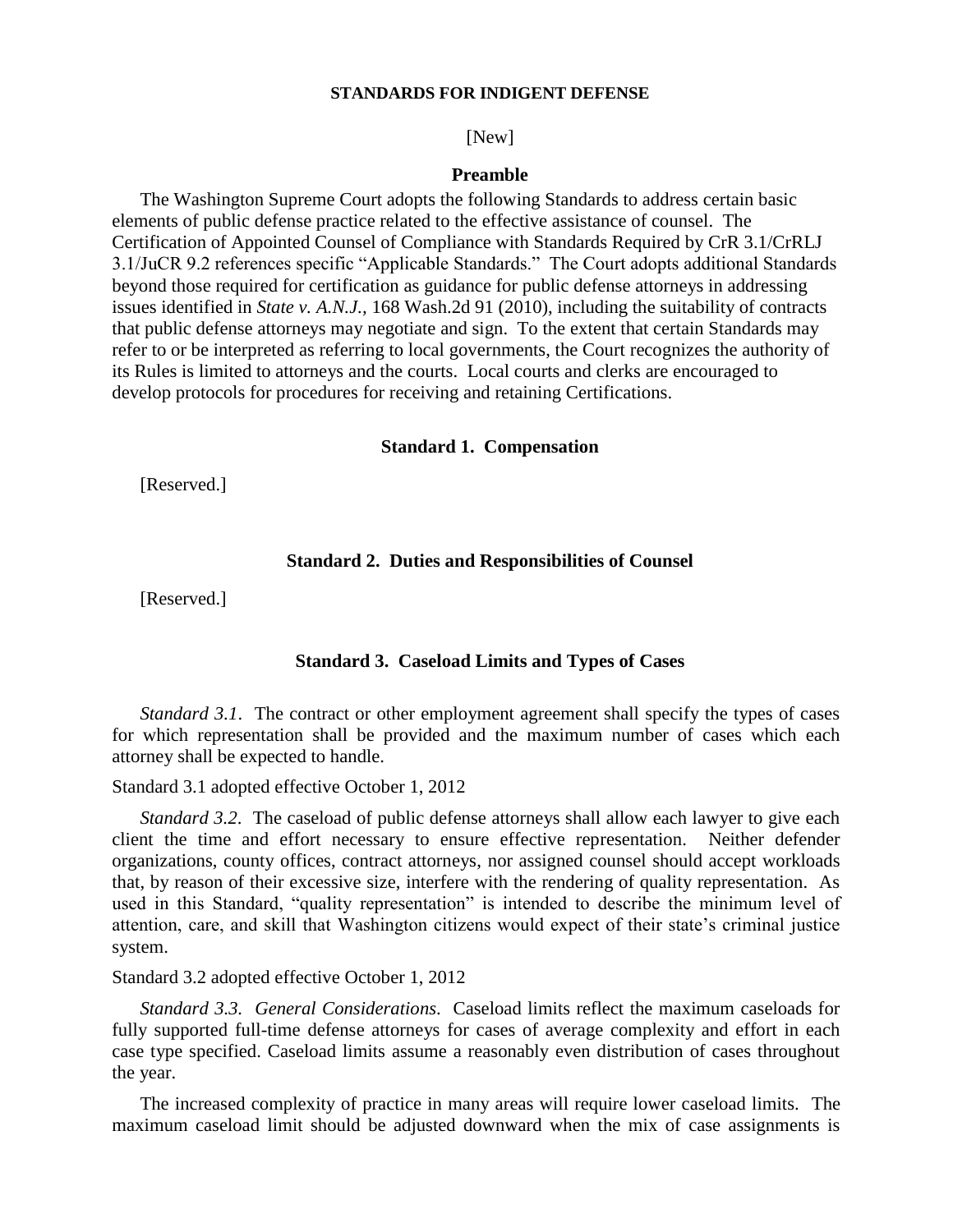weighted toward offenses or case types that demand more investigation, legal research and writing, use of experts, use of social workers, or other expenditures of time and resources. Attorney caseloads should be assessed by the workload required, and cases and types of cases should be weighted accordingly.

If a defender or assigned counsel is carrying a mixed caseload including cases from more than one category of cases, these standards should be applied proportionately to determine a full caseload. In jurisdictions where assigned counsel or contract attorneys also maintain private law practices, the caseload should be based on the percentage of time the lawyer devotes to public defense.

The experience of a particular attorney is a factor in the composition of cases in the attorney's caseload.

The following types of cases fall within the intended scope of the caseload limits for criminal and juvenile offender cases in Standard 3.4 and must be taken into account when assessing an attorney's numerical caseload: partial case representations, sentence violations, specialty or therapeutic courts, transfers, extraditions, representation of material witnesses, petitions for conditional release or final discharge, and other matters that do not involve a new criminal charge.

Definition of case. A case is defined as the filing of a document with the court naming a person as defendant or respondent, to which an attorney is appointed in order to provide representation. In courts of limited jurisdiction multiple citations from the same incident can be counted as one case.

Standard 3.3 adopted effective October 1, 2012

*Standard 3.4. Caseload Limits.*Effective October 1, 2013.

*Standard 3.5. Case Counting.*Attorneys may not engage in a case weighting system, unless pursuant to written policies and procedures that have been adopted and published by the local government entity responsible for employing, contracting with, or appointing them. A weighting system must:

A. recognize the greater or lesser workload required for cases compared to an average case based on a method that adequately assesses and documents the workload involved;

B. be consistent with these Standards, professional performance guidelines, and the Rules of Professional Conduct;

C. not institutionalize systems or practices that fail to allow adequate attorney time for quality representation;

D. be periodically reviewed and updated to reflect current workloads; and

E. be filed with the State of Washington Office of Public Defense.

Cases should be assessed by the workload required. Cases and types of cases should be weighted accordingly. Cases which are complex, serious, or contribute more significantly to attorney workload than average cases should be weighted upward. In addition, a case weighting system should consider factors that might justify a case weight of less than one case.

Notwithstanding any case weighting system, resolutions of cases by pleas of guilty to criminal charges on a first appearance or arraignment docket are presumed to be rare occurrences requiring careful evaluation of the evidence and the law, as well as thorough communication with clients, and must be counted as one case.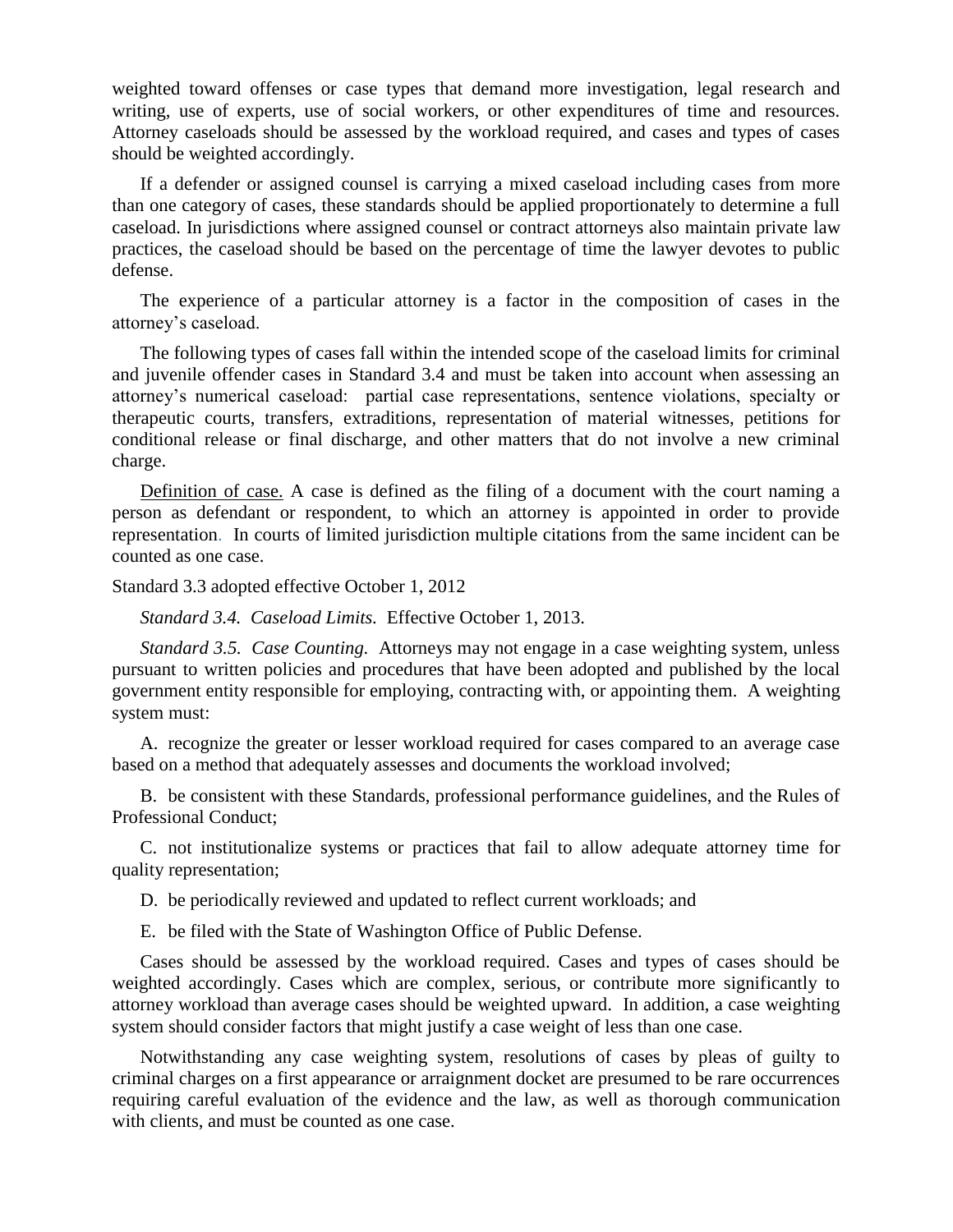# Standard 3.5 adopted effective October 1, 2012

*Standard 3.6. Case Weighting.*The following are some examples of situations where case weighting might result in representations being weighted as more or less than one case. The listing of specific examples is not intended to suggest or imply that representations in such situations should or must be weighted at more or less than one case, only that they may be, if established by an appropriately adopted case weighting system.

A. Case Weighting Upward. Serious offenses or complex cases that demand more-thanaverage investigation, legal research, writing, use of experts, use of social workers, and/or expenditures of time and resources should be weighted upward and counted as more than one case.

B. Case Weighting Downward. Listed below are some examples of situations where case weighting might justify representations being weighted less than one case. However, care must be taken because many such representations routinely involve significant work and effort and should be weighted at a full case or more.

i. Cases that result in partial representations of clients, including client failures to appear and recommencement of proceedings, preliminary appointments in cases in which no charges are filed, appearances of retained counsel, withdrawals or transfers for any reason, or limited appearances for a specific purpose (not including representations of multiple cases on routine dockets).

ii. Cases in the criminal or offender case type that do not involve filing of new criminal charges, including sentence violations, extraditions, representations of material witnesses, and other matters or representations of clients that do not involve new criminal charges. Noncomplex sentence violations should be weighted as at least 1/3 of a case.

iii. Cases in specialty or therapeutic courts if the attorney is not responsible for defending the client against the underlying charges before or after the client's participation in the specialty or therapeutic court. However, case weighting must recognize that numerous hearings and extended monitoring of client cases in such courts significantly contribute to attorney workload and in many instances such cases may warrant allocation of full case weight or more.

iv. Cases on a criminal or offender first appearance or arraignment docket where the attorney is designated, appointed, or contracted to represent groups of clients on that docket without an expectation of further or continuing representation and which are not resolved at that time (except by dismissal). In such circumstances, consideration should be given to adjusting the caseload limits appropriately, recognizing that case weighting must reflect that attorney workload includes the time needed for appropriate client contact and preparation as well as the appearance time spent on such dockets.

v. Representation of a person in a court of limited jurisdiction on a charge which, as a matter of regular practice in the court where the case is pending, can be and is resolved at an early stage of the proceeding by a diversion, reduction to an infraction, stipulation on continuance, or other alternative noncriminal disposition that does not involve a finding of guilt. Such cases should be weighted as at least 1/3 of a case.

Standard 3.6 adopted effective October 1, 2012

# **Related Standards**

ABA STANDARDS FOR CRIMINAL JUSTICE: PROSECUTION FUNCTION AND DEFENSE FUNCTION Defense Function std. 4-1.2 (3d ed. 1993)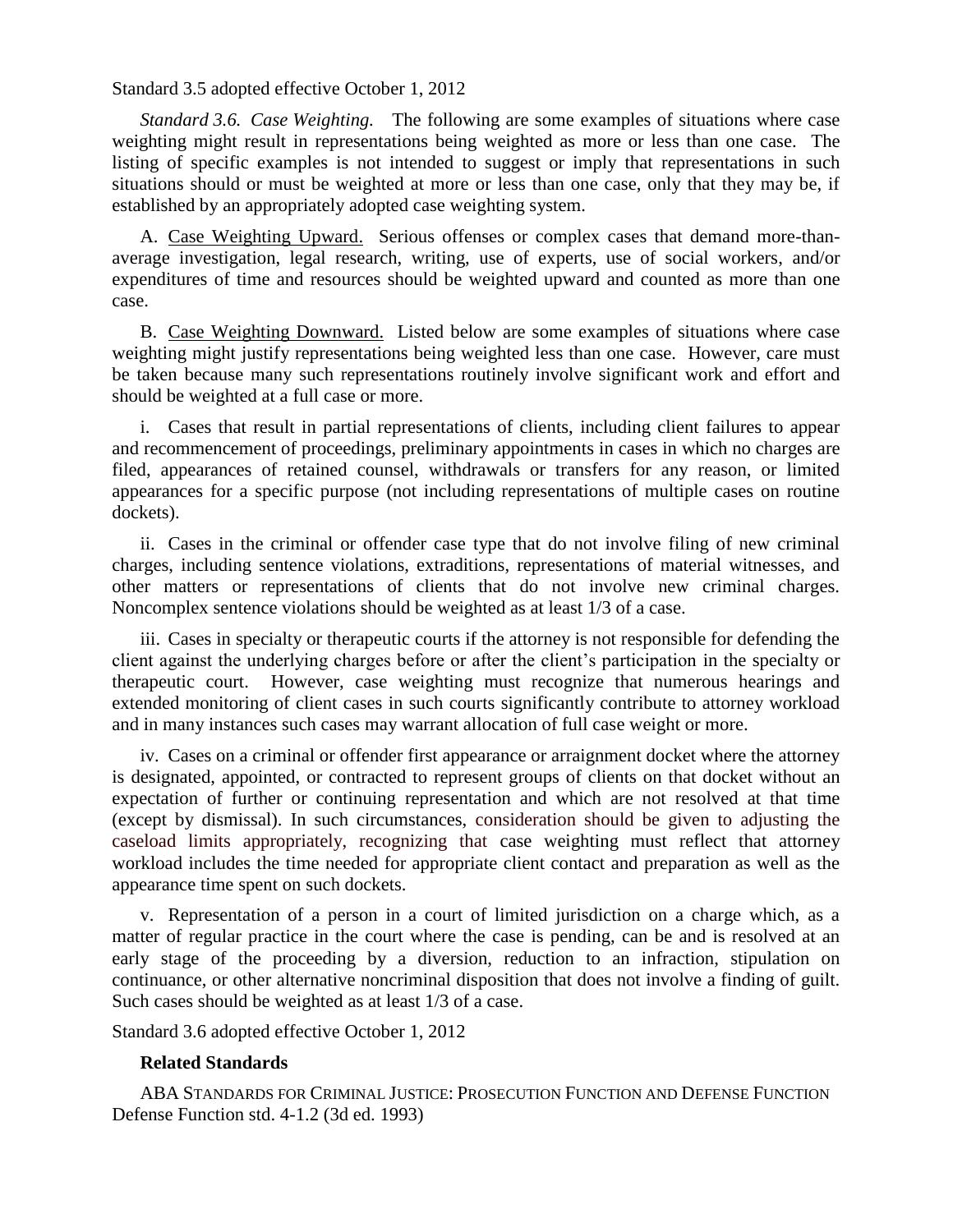ABA STANDARDS FOR CRIMINAL JUSTICE: PROVIDING DEFENSE SERVICES std. 5-4.3 (3d ed. 1992)

AM. BAR ASS'N**,** GUIDELINES FOR THE APPOINTMENT AND PERFORMANCE OF DEFENSE COUNSEL IN DEATH PENALTY CASES (rev. ed. 2003)

ABA Comm. on Ethics & Prof'l Responsibility, Formal Op. 06-441 (2006) (*Ethical Obligations of Lawyers Who Represent Indigent Criminal Defendants When Excessive Caseloads Interfere With Competent and Diligent Representation*)

Am. Council of Chief Defenders, *Statement on Caseloads and Workloads* (Aug. 24, 2007)

ABA House of Delegates, *Eight Guidelines of Public Defense Related to Excessive Caseloads* (Aug. 2009)

TASK FORCE ON COURTS, NAT'L ADVISORY COMM'N ON CRIMINAL STANDARDS & GOALS, COURTS std. 13.12 (1973)

MODEL CODE OF PROF'L RESPONSIBILITY DR 6-101.

ABA House of Delegates, *The Ten Principles of a Public Defense Delivery System* (Feb. 2002)

ABA House of Delegates, *Standards of Practice for Lawyers Who Represent Children in Abuse and Neglect Cases* (Feb. 1996)

Nat'l Legal Aid & Defender Ass'n, Am. Council of Chief Defenders, Ethical Opinion 03-01 (2003).

Nat'l Legal Aid & Defender Ass'n, *Standards for Defender Services* std. IV-1 (1976)

Nat'l Legal Aid & Defender Ass'n, *Model Contract for Public Defense Services* (2000)

Nat'l Ass'n of Counsel for Children, *NACC Recommendations for Representation of Children in Abuse and Neglect Cases* (2001)

Seattle Ordinance 121501 (June 14, 2004)

Indigent Defense Servs. Task Force, Seattle-King County Bar Ass'n, *Guidelines for Accreditation of Defender Agencies* Guideline 1 (1982)

Wash. State Office of Pub. Defense, *Parents Representation Program Standards of Representation* (2009)

BUREAU OF JUDICIAL ASSISTANCE, U.S. DEP'T OF JUSTICE, INDIGENT DEFENSE SERIES NO. 4, KEEPING DEFENDER WORKLOADS MANAGEABLE (2001) (NCJ 185632)

#### **Standard 4. Responsibility of Expert Witnesses**

[Reserved.]

# **Standard 5. Administrative Costs**

*Standard 5.1*. [Reserved.]

*Standard 5.2*.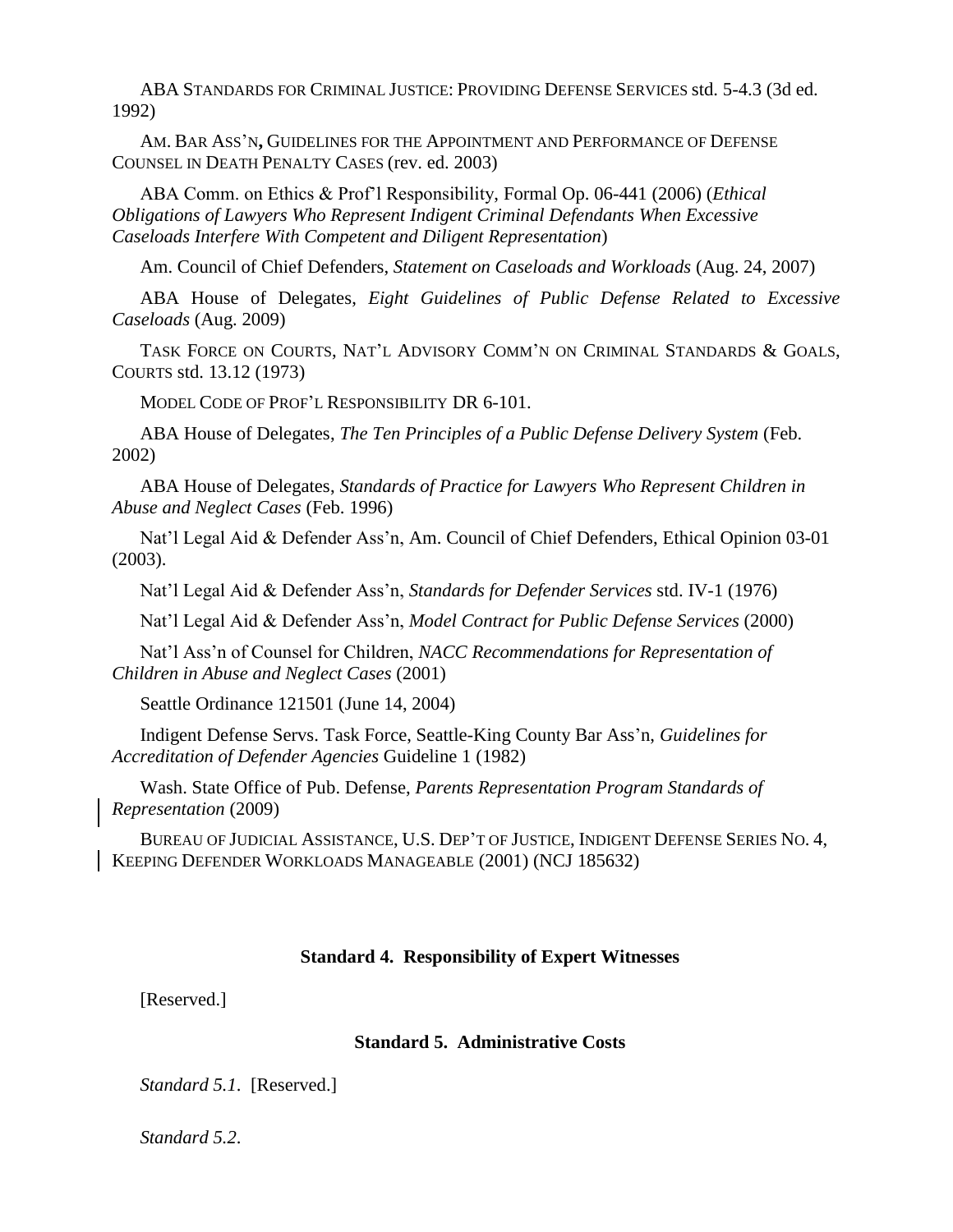A. Contracts for public defense services should provide for or include administrative costs associated with providing legal representation. These costs should include but are not limited to travel; telephones; law library, including electronic legal research; financial accounting; case management systems; computers and software; office space and supplies; training; meeting the reporting requirements imposed by these standards; and other costs necessarily incurred in the day-to-day management of the contract.

B. Public defense attorneys shall have (1) access to an office that accommodates confidential meetings with clients and (2) a postal address, and adequate telephone services to ensure prompt response to client contact.

Standard 5.2 adopted effective October 1, 2012

### **Standard 6. Investigators**

*Standard 6.1.* Public defense attorneys shall use investigation services as appropriate. Standard 6.1 adopted effective October 1, 2012

# **Standards 7-12**

[Reserved.]

# **Standard 13. Limitations on Private Practice**

Private attorneys who provide public defense representation shall set limits on the amount of privately retained work which can be accepted. These limits shall be based on the percentage of a full-time caseload which the public defense cases represent.

Standard 13 adopted effective October 1, 2012

### **Standard 14. Qualifications of Attorneys**

*Standard 14.1*. In order to assure that indigent accused receive the effective assistance of counsel to which they are constitutionally entitled, attorneys providing defense services shall meet the following minimum professional qualifications:

A. Satisfy the minimum requirements for practicing law in Washington as determined by the Washington Supreme Court; and

B. Be familiar with the statutes, court rules, constitutional provisions, and case law relevant to their practice area; and

C. Be familiar with the Washington Rules of Professional Conduct; and

D. Be familiar with the Performance Guidelines for Criminal Defense Representation approved by the Washington State Bar Association; and

E. Be familiar with the consequences of a conviction or adjudication, including possible immigration consequences and the possibility of civil commitment proceedings based on a criminal conviction; and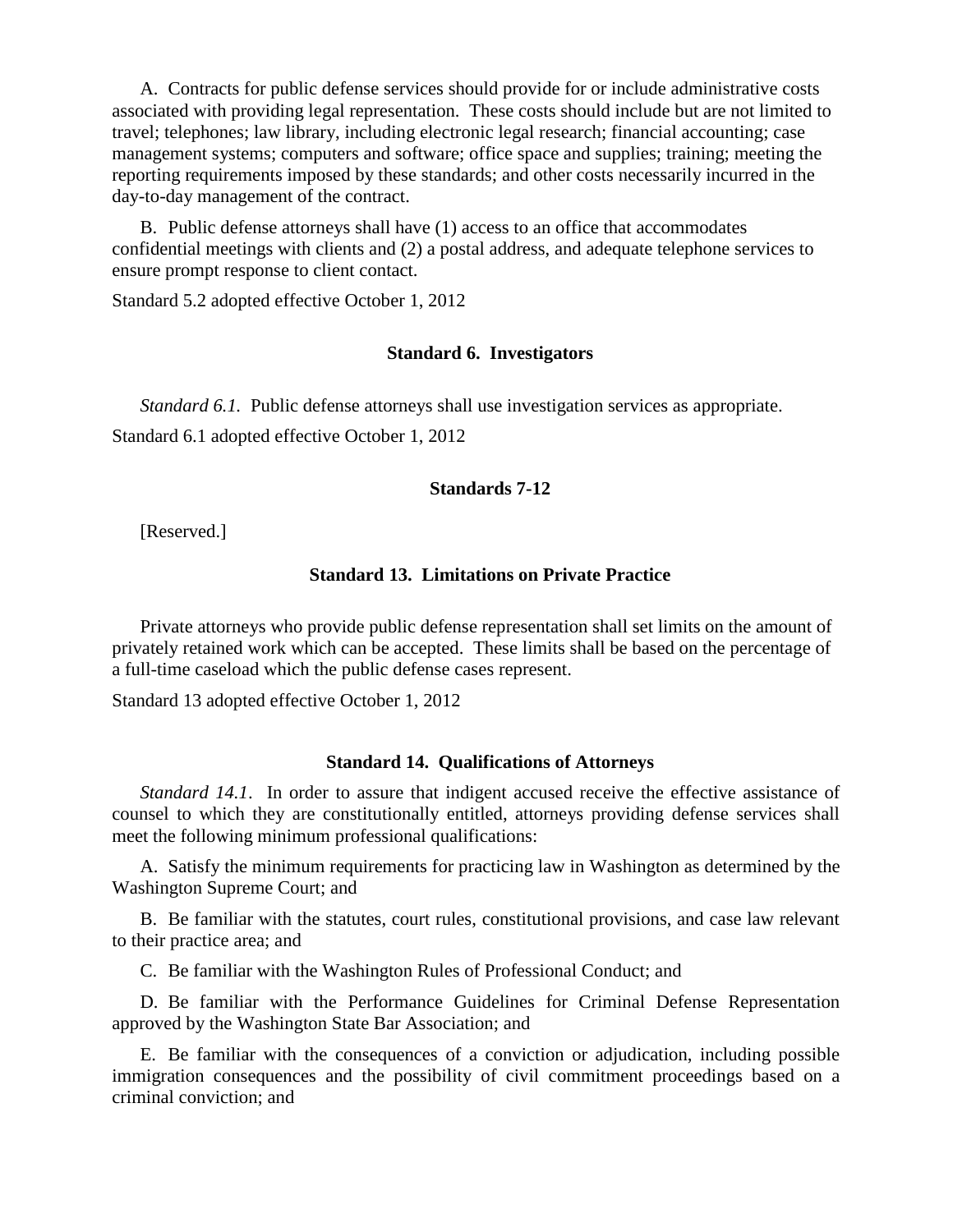F. Be familiar with mental health issues and be able to identify the need to obtain expert services; and

G. Complete seven hours of continuing legal education within each calendar year in courses relating to their public defense practice.

Standard 14.1 adopted effective October 1, 2012

Standard 14.2. Attorneys' qualifications according to severity or type of case<sup>1</sup>:

A. Death Penalty Representation. Each attorney acting as lead counsel in a criminal case in which the death penalty has been or may be decreed and which the decision to seek the death penalty has not yet been made shall meet the following requirements:

i. The minimum requirements set forth in Section 1; and

ii. At least five years' criminal trial experience; and

iii. Have prior experience as lead counsel in no fewer than nine jury trials of serious and complex cases which were tried to completion; and

iv. Have served as lead or co-counsel in at least one aggravated homicide case; and

v. Have experience in preparation of mitigation packages in aggravated homicide or persistent offender cases; and

vi. Have completed at least one death penalty defense seminar within the previous two years; and

vii. Meet the requirements of SPRC  $2<sup>2</sup>$ .

The defense team in a death penalty case should include, at a minimum, the two attorneys appointed pursuant to SPRC 2, a mitigation specialist, and an investigator. Psychiatrists, psychologists, and other experts and support personnel should be added as needed.

B. Adult Felony Cases—Class A. Each attorney representing a defendant accused of a Class A felony as defined in RCW 9A.20.020 shall meet the following requirements:

i. The minimum requirements set forth in Section 1; and

2

l

#### SPRC 2

#### APPOINTMENT OF COUNSEL

At least two lawyers shall be appointed for the trial and also for the direct appeal. The trial court shall retain responsibility for appointing counsel for trial. The Supreme Court shall appoint counsel for the direct appeal. Notwithstanding RAP 15.2(f) and (h), the Supreme Court will determine all motions to withdraw as counsel on appeal.

A list of attorneys who meet the requirements of proficiency and experience, and who have demonstrated that they are learned in the law of capital punishment by virtue of training or experience, and thus are qualified for appointment in death penalty trials and for appeals will be recruited and maintained by a panel created by the Supreme Court. All counsel for trial and appeal must have demonstrated the proficiency and commitment to quality representation which is appropriate to a capital case. Both counsel at trial must have five years' experience in the practice of criminal law (and) be familiar with and experienced in the utilization of expert witnesses and evidence, and not be presently serving as appointed counsel in another active trial level death penalty case. One counsel must be, and both may be, qualified for appointment in capital trials on the list, unless circumstances exist such that it is in the defendant's interest to appoint otherwise qualified counsel learned in the law of capital punishment by virtue of training or experience. The trial court shall make findings of fact if good cause is found for not appointing list counsel.

At least one counsel on appeal must have three years' experience in the field of criminal appellate law and be learned in the law of capital punishment by virtue of training or experience. In appointing counsel on appeal, the Supreme Court will consider the list, but will have the final discretion in the appointment of counsel.

<sup>&</sup>lt;sup>1</sup> Attorneys working toward qualification for a particular category of cases under this standard may associate with lead counsel who is qualified under this standard for that category of cases.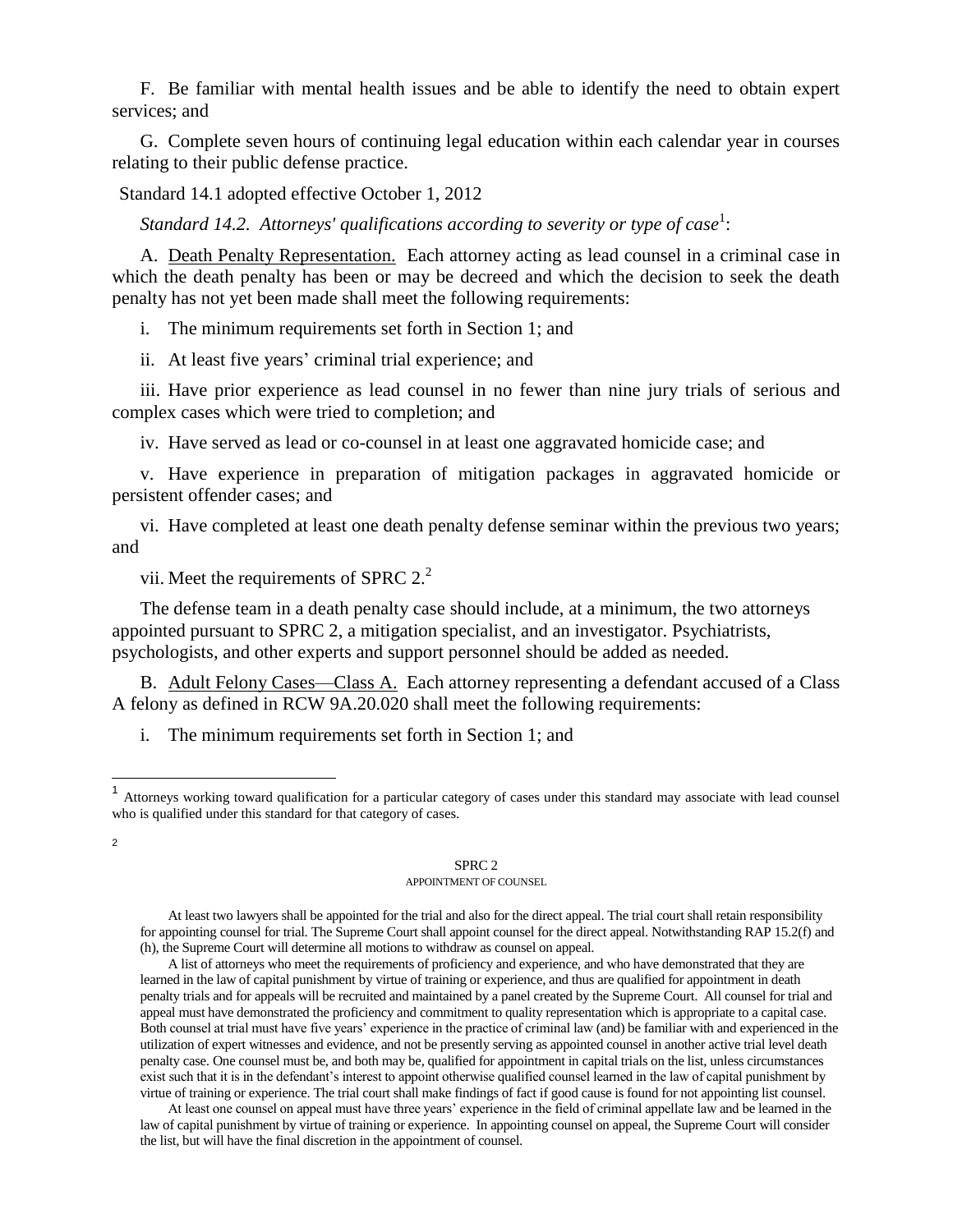ii. Either:

a. has served two years as a prosecutor; or

b. has served two years as a public defender; or two years in a private criminal practice; and

iii. Has been trial counsel alone or with other counsel and handled a significant portion of the trial in three felony cases that have been submitted to a jury.

C. Adult Felony Cases—Class B Violent Offense. Each attorney representing a defendant accused of a Class B violent offense as defined in RCW 9A.20.020 shall meet the following requirements.

- i. The minimum requirements set forth in Section 1; and
- ii. Either;
- a. has served one year as a prosecutor; or
- b. has served one year as a public defender; or one year in a private criminal practice; and

iii. Has been trial counsel alone or with other counsel and handled a significant portion of the trial in two Class C felony cases that have been submitted to a jury.

D. Adult Sex Offense Cases. Each attorney representing a client in an adult sex offense case shall meet the following requirements:

i. The minimum requirements set forth in Section 1 and Section  $2(C)$ ; and

ii. Has been counsel alone of record in an adult or juvenile sex offense case or shall be supervised by or consult with an attorney who has experience representing juveniles or adults in sex offense cases.

E. Adult Felony Cases—All Other Class B Felonies, Class C Felonies, Probation or Parole Revocation. Each attorney representing a defendant accused of a Class B felony not defined in Section 2(C) or (D) above or a Class C felony, as defined in RCW 9A.20.020, or involved in a probation or parole revocation hearing shall meet the following requirements:

i. The minimum requirements set forth in Section 1, and

ii. Either:

 $\overline{a}$ 

a. has served one year as a prosecutor; or

b. has served one year as a public defender; or one year in a private criminal practice; and

iii. Has been trial counsel alone or with other trial counsel and handled a significant portion of the trial in two criminal cases that have been submitted to a jury; and

iv. Each attorney shall be accompanied at his or her first felony trial by a supervisor if available.

F. Persistent Offender (Life Without Possibility of Release) Representation. Each attorney acting as lead counsel in a "two strikes" or "three strikes" case in which a conviction will result in a mandatory sentence of life in prison without parole shall meet the following requirements:

i. The minimum requirements set forth in Section  $1$ ;<sup>3</sup> and

<sup>3</sup> RCW 10.101.060(1)(a)(iii) provides that counties receiving funding from the state Office of Public Defense under that statute must require "attorneys who handle the most serious cases to meet specified qualifications as set forth in the Washington state bar association endorsed standards for public defense services or participate in at least one case consultation per case with office of public defense resource attorneys who are so qualified. The most serious cases include all cases of murder in the first or second degree, persistent offender cases, and class A felonies."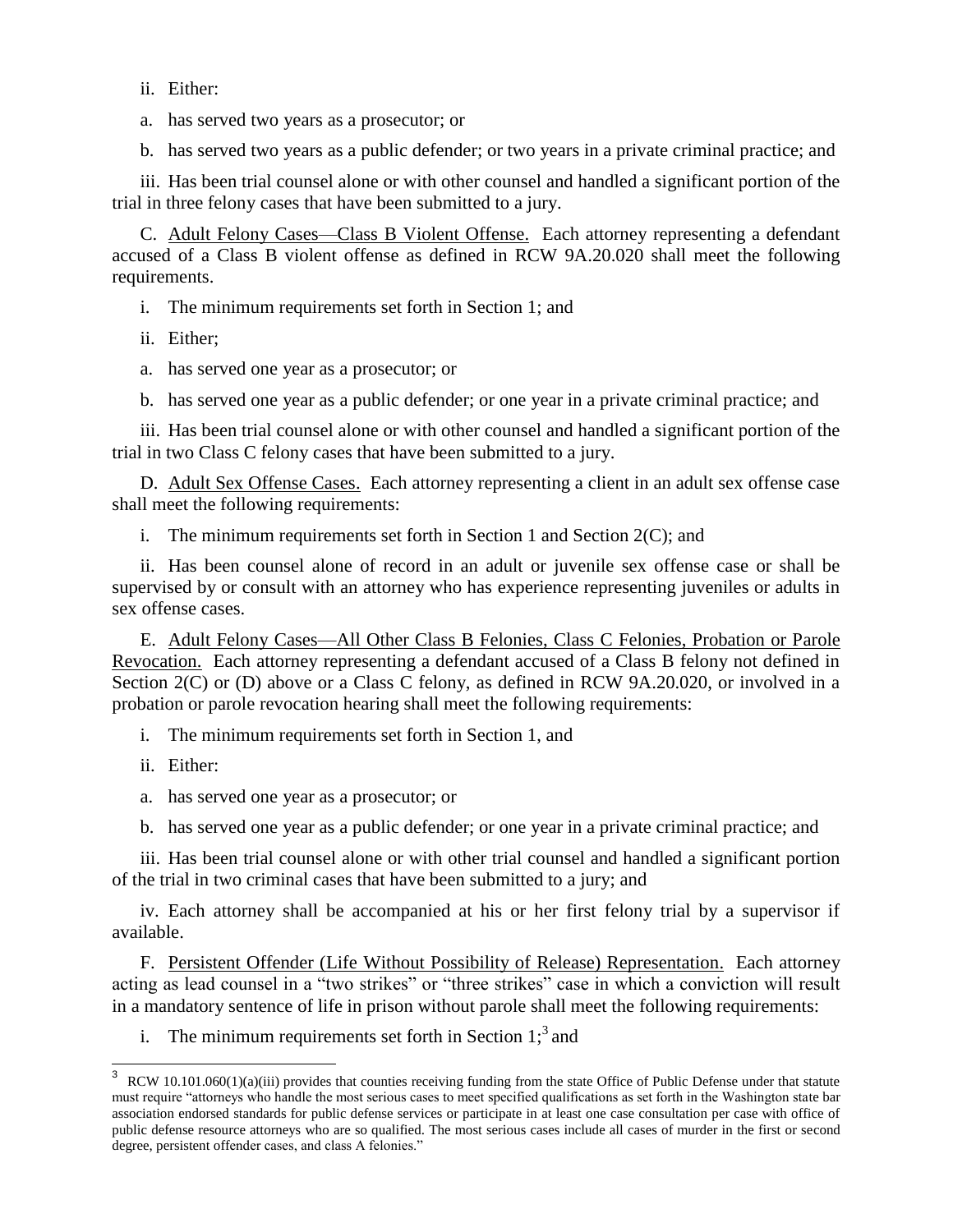ii. Have at least:

a. four years' criminal trial experience; and

b. one year's experience as a felony defense attorney; and

c. experience as lead counsel in at least one Class A felony trial; and

d. experience as counsel in cases involving each of the following:

1. Mental health issues; and

2. Sexual offenses, if the current offense or a prior conviction that is one of the predicate cases resulting in the possibility of life in prison without parole is a sex offense; and

3. Expert witnesses; and

4. One year of appellate experience or demonstrated legal writing ability.

G. Juvenile Cases—Class A. Each attorney representing a juvenile accused of a Class A felony shall meet the following requirements:

i. The minimum requirements set forth in Section 1, and

ii. Either:

a. has served one year as a prosecutor; or

b. has served one year as a public defender; or one year in a private criminal practice; and

iii. Has been trial counsel alone of record in five Class B and C felony trials; and

iv. Each attorney shall be accompanied at his or her first juvenile trial by a supervisor, if available.

H. Juvenile Cases—Classes B and C. Each attorney representing a juvenile accused of a Class B or C felony shall meet the following requirements:

i. The minimum requirements set forth in Section 1; and

ii. Either:

 $\overline{a}$ 

a. has served one year as a prosecutor; or

b. has served one year as a public defender; or one year in a private criminal practice, and

iii. Has been trial counsel alone in five misdemeanor cases brought to a final resolution; and

iv. Each attorney shall be accompanied at his or her first juvenile trial by a supervisor if available.

I. Juvenile Sex Offense Cases.Each attorney representing a client in a juvenile sex offense case shall meet the following requirements:

i. The minimum requirements set forth in Section 1 and Section 2(H); and

ii. Has been counsel alone of record in an adult or juvenile sex offense case or shall be supervised by or consult with an attorney who has experience representing juveniles or adults in sex offense cases.

J. Juvenile Status Offenses Cases. Each attorney representing a client in a "Becca" matter shall meet the following requirements: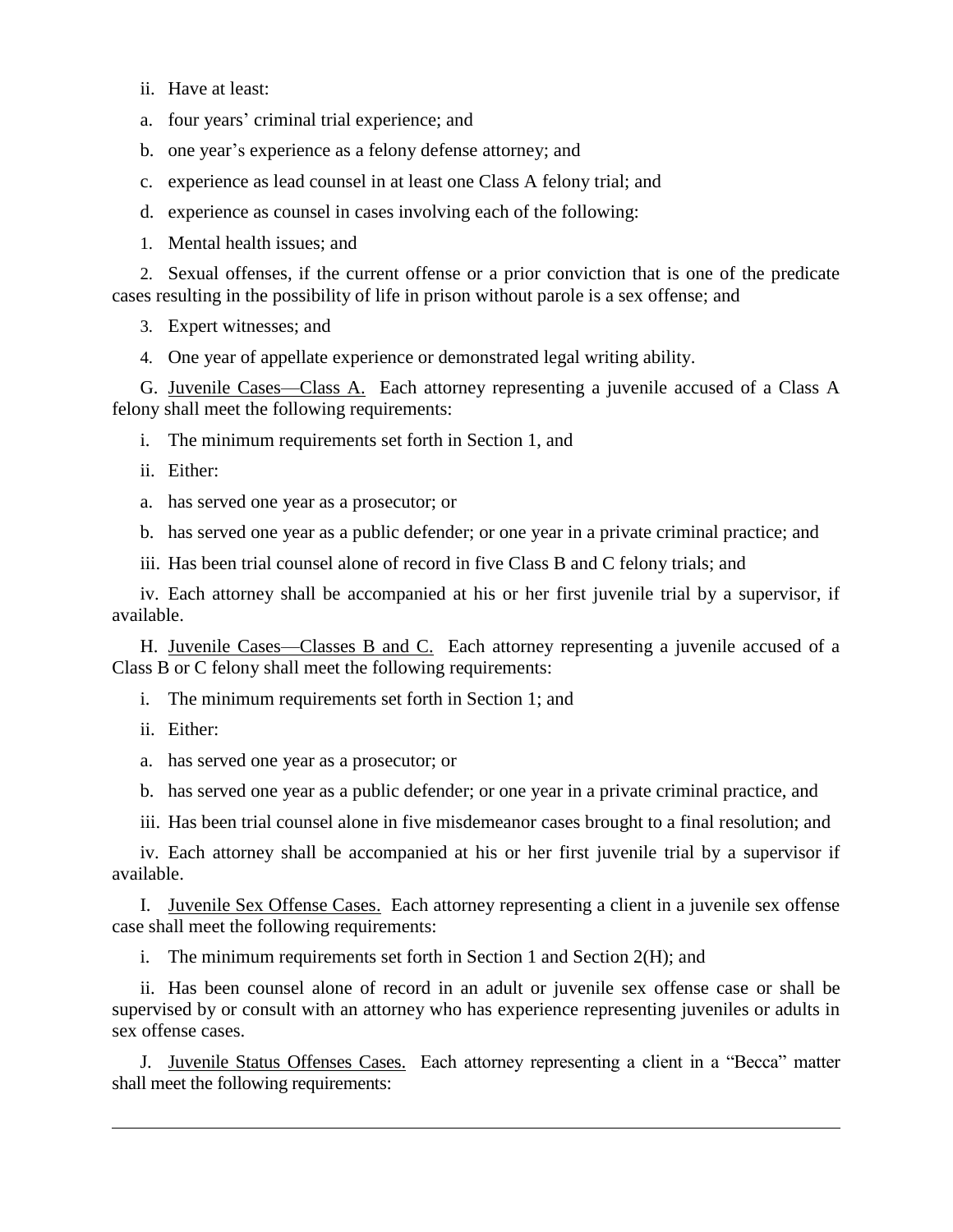i. The minimum requirements as outlined in Section 1; and

ii. Either:

a. have represented clients in at least two similar cases under the supervision of a more experienced attorney or completed at least three hours of CLE training specific to "status offense" cases; or

b. have participated in at least one consultation per case with a more experienced attorney who is qualified under this section.

K. Misdemeanor Cases.Each attorney representing a defendant involved in a matter concerning a simple misdemeanor or gross misdemeanor or condition of confinement, shall meet the requirements as outlined in Section 1.

L. Dependency Cases.Each attorney representing a client in a dependency matter shall meet the following requirements:

i. The minimum requirements as outlined in Section 1; and

ii. Attorneys handling termination hearings shall have six months' dependency experience or have significant experience in handling complex litigation.

iii. Attorneys in dependency matters should be familiar with expert services and treatment resources for substance abuse.

iv. Attorneys representing children in dependency matters should have knowledge, training, experience, and ability in communicating effectively with children, or have participated in at least one consultation per case either with a state Office of Public Defense resource attorney or other attorney qualified under this section.

M. Civil Commitment Cases.Each attorney representing a respondent shall meet the following requirements:

i. The minimum requirements set forth in Section 1; and

ii. Each staff attorney shall be accompanied at his or her first 90 or 180 day commitment hearing by a supervisor; and

iii. Shall not represent a respondent in a 90 or 180 day commitment hearing unless he or she has either:

a. served one year as a prosecutor; or

b. served one year as a public defender; or one year in a private civil commitment practice, and

c. been trial counsel in five civil commitment initial hearings; and

iv. Shall not represent a respondent in a jury trial unless he or she has conducted a felony jury trial as lead counsel; or been co-counsel with a more experienced attorney in a 90 or 180 day commitment hearing.

N. Sex Offender "Predator" Commitment Cases.Generally, there should be two counsel on each sex offender commitment case. The lead counsel shall meet the following requirements:

i. The minimum requirements set forth in Section 1; and

ii. Have at least:

a. Three years' criminal trial experience; and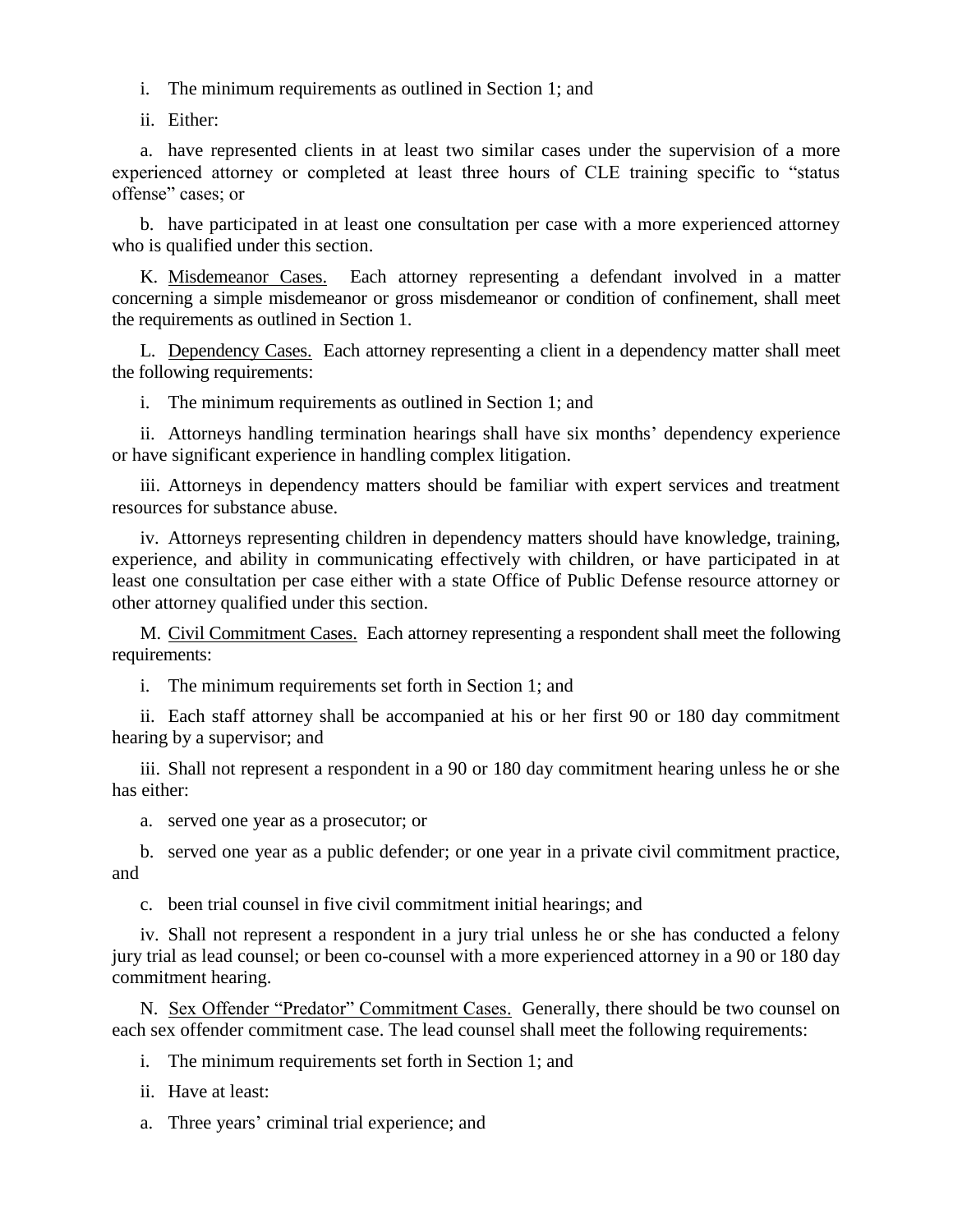b. One year's experience as a felony defense attorney or one year's experience as a criminal appeals attorney; and

- c. Experience as lead counsel in at least one felony trial; and
- d. Experience as counsel in cases involving each of the following:
- 1. Mental health issues; and
- 2. Sexual offenses; and
- 3. Expert witnesses; and
- e. Familiarity with the Civil Rules; and
- f. One year of appellate experience or demonstrated legal writing ability.

Other counsel working on a sex offender commitment case should meet the minimum requirements in Section 1 and have either one year's experience as a public defender or significant experience in the preparation of criminal cases, including legal research and writing and training in trial advocacy.

O. Contempt of Court Cases.Each attorney representing a respondent shall meet the following requirements:

i. The minimum requirements set forth in Section 1; and

ii. Each attorney shall be accompanied at his or her first three contempt of court hearings by a supervisor or more experienced attorney, or participate in at least one consultation per case with a state Office of Public Defense resource attorney or other attorney qualified in this area of practice.

P. Specialty Courts.Each attorney representing a client in a specialty court (e.g., mental health court, drug diversion court, homelessness court) shall meet the following requirements:

i. The minimum requirements set forth in Section 1; and

ii. The requirements set forth above for representation in the type of practice involved in the specialty court (e.g., felony, misdemeanor, juvenile); and

iii. Be familiar with mental health and substance abuse issues and treatment alternatives.

Standard 14.2 adopted effective October 1, 2012

*Standard 14.3. Appellate Representation.* Each attorney who is counsel for a case on appeal to the Washington Supreme Court or to the Washington Court of Appeals shall meet the following requirements:

A. The minimum requirements as outlined in Section 1; and

B. Either:

i. has filed a brief with the Washington Supreme Court or any Washington Court of Appeals in at least one criminal case within the past two years; or

ii. has equivalent appellate experience, including filing appellate briefs in other jurisdictions, at least one year as an appellate court or federal court clerk, extensive trial level briefing, or other comparable work.

C. Attorneys with primary responsibility for handling a death penalty appeal shall have at least five years' criminal experience, preferably including at least one homicide trial and at least six appeals from felony convictions, and meet the requirements of SPRC 2.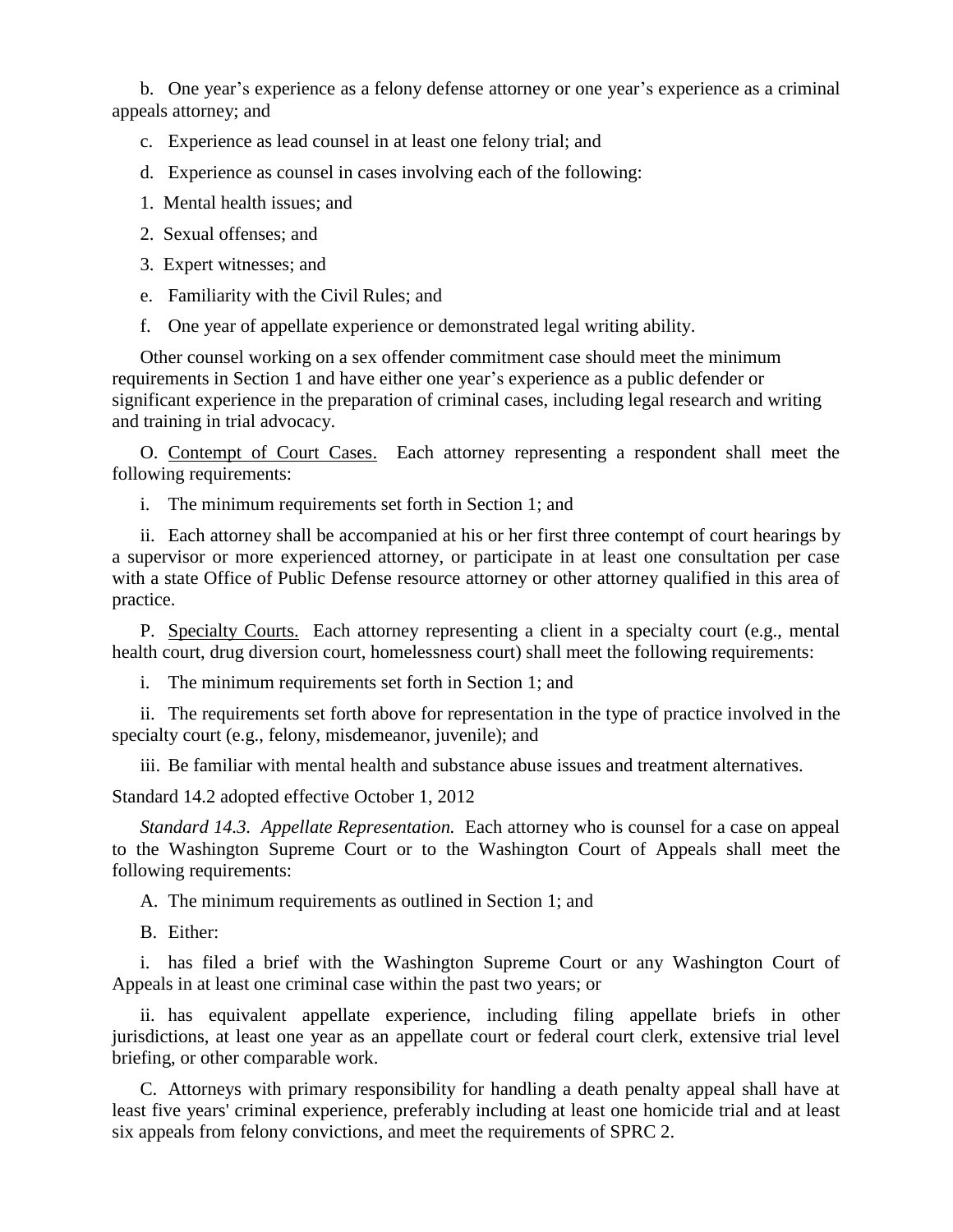RALJ Misdemeanor Appeals to Superior Court: Each attorney who is counsel alone for a case on appeal to the Superior Court from a court of limited jurisdiction should meet the minimum requirements as outlined in Section 1, and have had significant training or experience in either criminal appeals, criminal motions practice, extensive trial level briefing, clerking for an appellate judge, or assisting a more experienced attorney in preparing and arguing a RALJ appeal.

Standard 14.3 adopted effective October 1, 2012

*Standard 14.4. Legal Interns.*

A. Legal interns must meet the requirements set out in APR 9.

B. Legal interns shall receive training pursuant to APR 9, and in offices of more than seven attorneys, an orientation and training program for new attorneys and legal interns should be held.

Standard 14.4 adopted effective October 1, 2012

# **Standards 15-18**

[Reserved.]